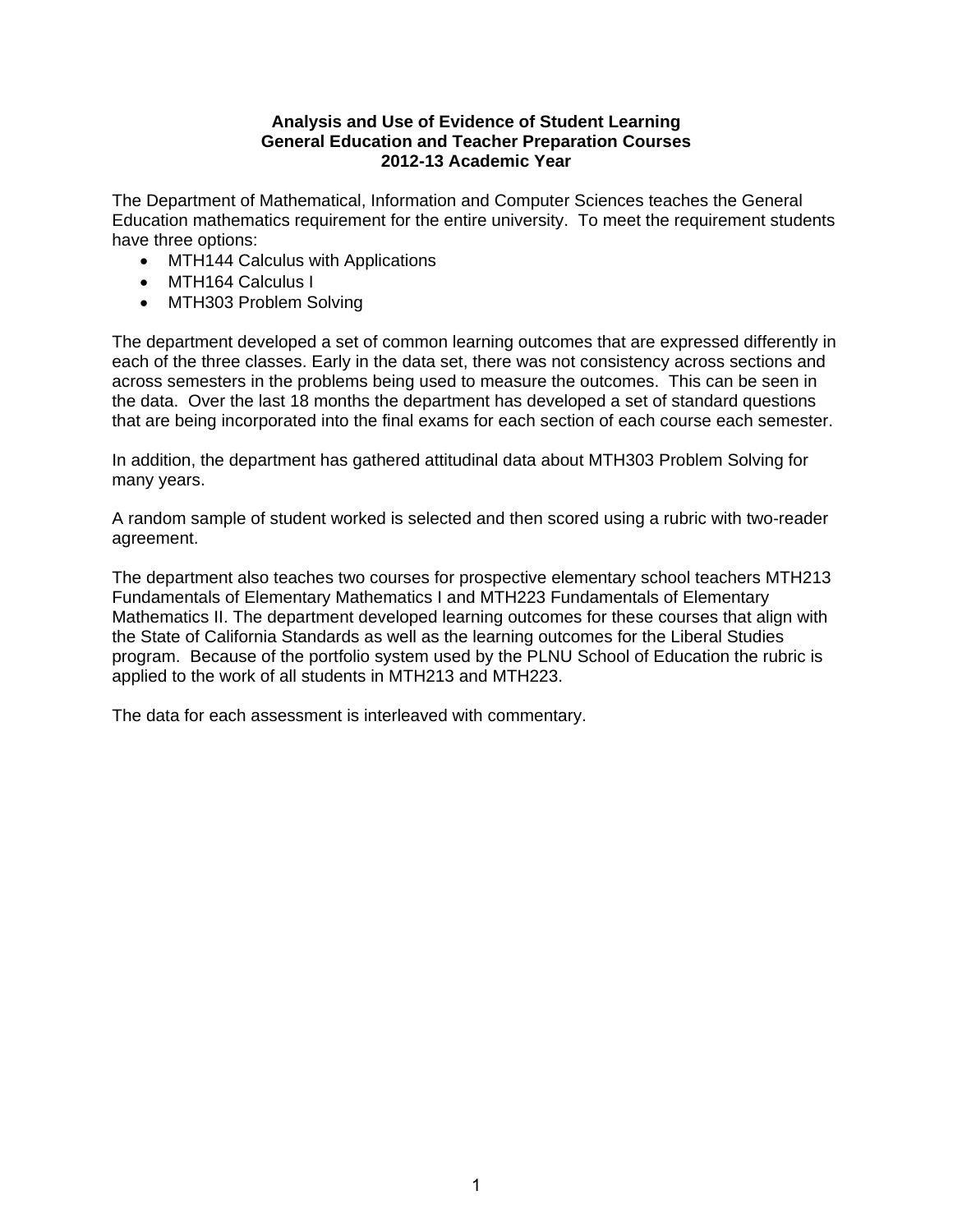# **MICS GE Learning Data 14-May-13**

|                    |                  | Students will be able to<br>formulate a mathematical<br>model from a verbal<br>description of a problem. | Students will be able it<br>solve non-routine problems construct solutions to<br>using logic and quantitative problems using<br>techniques. | Students will be able to<br>computational techniques. |
|--------------------|------------------|----------------------------------------------------------------------------------------------------------|---------------------------------------------------------------------------------------------------------------------------------------------|-------------------------------------------------------|
| MTH144             | Spring 2010      | 3.27                                                                                                     | 3.17                                                                                                                                        | 3.37                                                  |
| MTH <sub>144</sub> | Spring 2011      | 2.05                                                                                                     | 1.88                                                                                                                                        | 3.10                                                  |
| MTH144             | Summer 2011      | 3.67                                                                                                     | 2.83                                                                                                                                        | 3.50                                                  |
| <b>MTH144</b>      | Spring 2012      | 1.79                                                                                                     | 2.77                                                                                                                                        | 3.46                                                  |
| MTH144             | Spring 2013      | 3.68                                                                                                     | 2.66                                                                                                                                        | 3.24                                                  |
| MTH <sub>164</sub> | <b>Fall 2009</b> | 2.92                                                                                                     | 2.85                                                                                                                                        | 1.62                                                  |
| <b>MTH164</b>      | <b>Fall 2010</b> | 2.48                                                                                                     | 2.52                                                                                                                                        | 1.24                                                  |
| MTH <sub>164</sub> | <b>Fall 2011</b> | 1.30                                                                                                     | 2.93                                                                                                                                        | 3.02                                                  |
| MTH <sub>164</sub> | <b>Fall 2012</b> | 3.50                                                                                                     | 3.28                                                                                                                                        | 3.80                                                  |
| <b>MTH303</b>      | <b>Fall 2007</b> | 2.19                                                                                                     | 3.14                                                                                                                                        | 2.22                                                  |
| <b>MTH303</b>      | Spring 2008      | 3.32                                                                                                     | 2.82                                                                                                                                        | 3.42                                                  |
| <b>MTH303</b>      | <b>Fall 2008</b> | 3.63                                                                                                     | 3.30                                                                                                                                        | 3.50                                                  |
| <b>MTH303</b>      | Spring 2009      | 3.37                                                                                                     | 3.07                                                                                                                                        | 2.93                                                  |
| <b>MTH303</b>      | <b>Fall 2009</b> | 2.78                                                                                                     | 2.78                                                                                                                                        | 3.22                                                  |
| <b>MTH303</b>      | Spring 2010      | 3.16                                                                                                     | 3.26                                                                                                                                        | 3.61                                                  |
| <b>MTH303</b>      | <b>Fall 2010</b> | 3.28                                                                                                     | 2.73                                                                                                                                        | 3.55                                                  |
| <b>MTH303</b>      | Spring 2011      | 2.66                                                                                                     | 2.79                                                                                                                                        | 2.96                                                  |
| <b>MTH303</b>      | <b>Fall 2011</b> | 3.02                                                                                                     | 3.23                                                                                                                                        | 3.25                                                  |
| <b>MTH303</b>      | Spring 2012      | 2.69                                                                                                     | 2.95                                                                                                                                        | 2.71                                                  |
| <b>MTH303</b>      | <b>Fall 2012</b> | 3.22                                                                                                     | 2.70                                                                                                                                        | 2.48                                                  |
| <b>MTH303</b>      | Spring 2013      | 3.54                                                                                                     | 2.89                                                                                                                                        | 2.74                                                  |

# **Scale Used:**

- **0** Unsatisfactory Completely Incorrect
- **1** Low Satisfactory Missed more than one key concept or step
- **2** Satisfactory Missed one key concept or step
- **3** High Satisfactory Made a minor error
- **4** Outstanding Completely correct

# **Criteria for Success: Average sample score of 2.5 or higher for each problem**

#### **Comments:**

The question that we have been using to assess #1 for MTH144 and MTH164 has varried over time. It has produced inconsistent results. In 2012 we changed this question to an interest problem which more closely matches one of the questions in the MTH303 assessment for #1.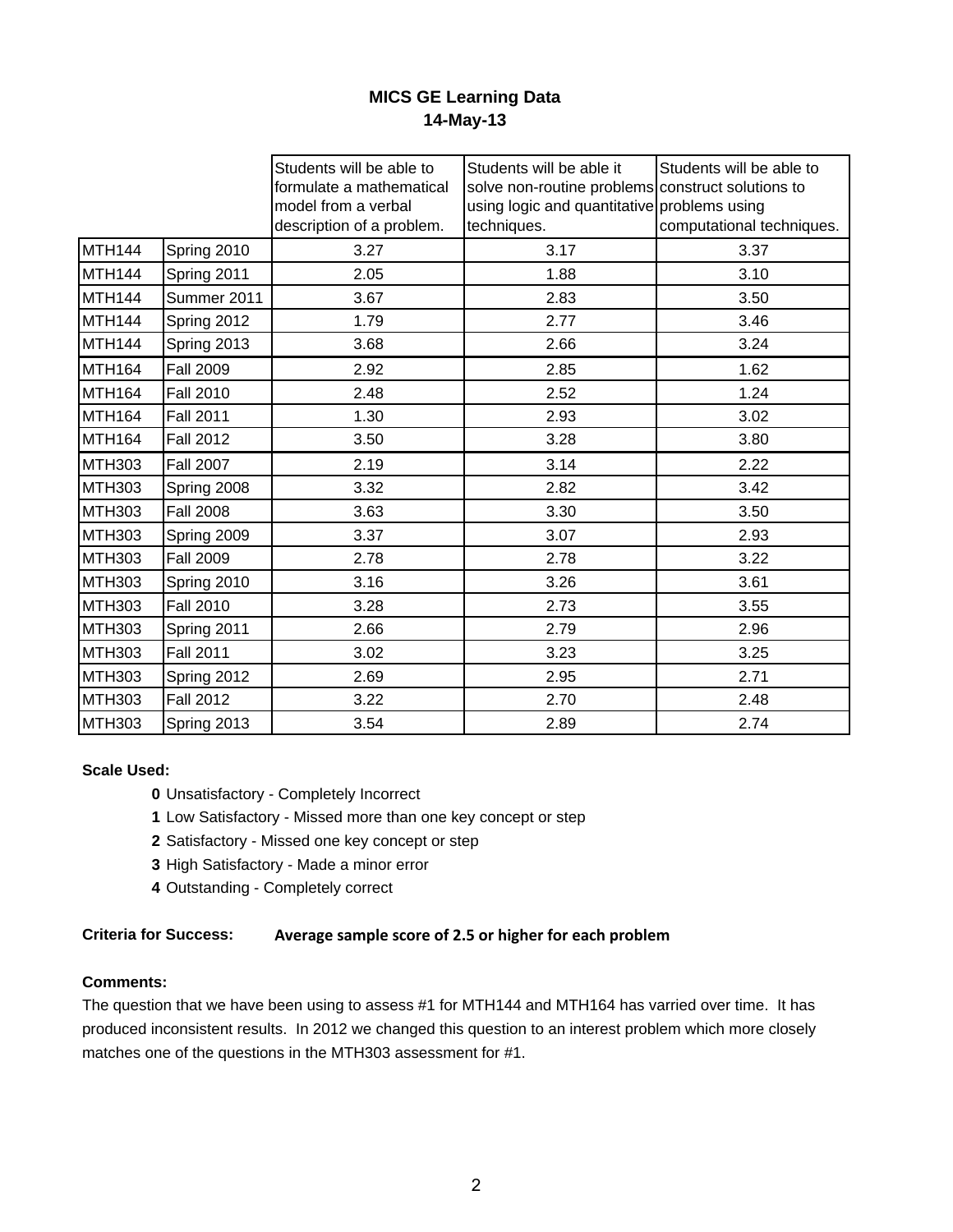|                                                                                                                                      |                             | <b>Fall 2006</b> |                                          |                   | Spring 2007 |                                                |          | <b>Fall 2007</b> |                                          |                   | Spring 2008 |                                                |          | <b>Fall 2008</b> |                                          |                   | Spring 2009 |                                                 |                   | Fall 2009 |                                                 |                   | Spring 2010 |                                   |
|--------------------------------------------------------------------------------------------------------------------------------------|-----------------------------|------------------|------------------------------------------|-------------------|-------------|------------------------------------------------|----------|------------------|------------------------------------------|-------------------|-------------|------------------------------------------------|----------|------------------|------------------------------------------|-------------------|-------------|-------------------------------------------------|-------------------|-----------|-------------------------------------------------|-------------------|-------------|-----------------------------------|
|                                                                                                                                      | Aaree/<br>Strongly<br>Aaree | Neutral          | Disagree/ Agree/<br>Stronaly<br>Disagree | Strongly<br>Agree | Neutral     | Disagree/ Agree/<br>Strongly<br>Disagree Agree | Strongly | <b>Neutral</b>   | Disagree/ Agree/<br>Strongly<br>Disagree | Strongly<br>Agree | Neutral     | Disagree/ Agree/<br>Strongly<br>Disagree Agree | Strongly | Neutral          | Disagree/ Agree/<br>Strongly<br>Disagree | Strongly<br>Agree | Neutral     | Disagree/ Agree/<br>Strongly<br><b>Disagree</b> | Strongly<br>Agree | Neutral   | Disagree/ Agree/<br>Strongly<br><b>Disagree</b> | Strongly<br>Agree | Neutral     | Disagree/<br>Strongly<br>Disagree |
| In this class, we have been directly involved<br>in problem solving activities.                                                      | 97%                         |                  | $0\%$                                    | 98%               | 2%          | $0\%$                                          | 95%      | 3%               | 2%                                       | 99%               |             | 0%                                             | 95%      |                  | 2%                                       | 99%               |             | 0%                                              | 96%               |           | 0%                                              | 97%               |             | 1%                                |
| This class has contributed to my ability to<br>solve different types of problems.                                                    | 82%                         | 13%              | 5%                                       | 82%               | 14%         | 4%                                             | 82%      | 11%              | 7%                                       | 93%               |             | 1%                                             | 86%      | 11%              | 3%                                       | 93%               |             | 1%                                              | 86%               |           | 5%                                              | 82%               | 12%         | 6%                                |
| This class has expanded my methods of<br>exploration in problem solving.                                                             | 82%                         | 12%              | 6%                                       | 80%               | 14%         | 6%                                             | 76%      | 16%              | 70/<br>$1\%$                             | 89%               |             | 2%                                             | 81%      | 15%              | 4%                                       | 89%               | 9%          | 2%                                              | 82%               |           | 8%                                              | 76%               | 20%         | 4%                                |
| This class has contributed to my ability to<br>make educated guesses and check their<br>correctness by analyzing their implications. | 75%                         | 20%              | 6%                                       | 80%               | 16%         | 4%                                             | 75%      | 21%              | 4%                                       | 82%               | 15%         | 3%                                             | 76%      | 21%              | 3%                                       | 82%               | 15%         | 3%                                              | 78%               | 14%       | 7%                                              | 71%               | 23%         | 6%                                |
| This class has helped me to understand<br>major concepts, methods and applications of<br>critical thinking.                          | 76%                         | 17%              | 7%                                       | 79%               | 18%         | 3%                                             | 81%      | 14%              | 5%                                       | 86%               | 11%         | 3%                                             | 84%      | 12%              | 4%                                       | 86%               | 11%         | 3%                                              | 78%               | 16%       | 7%                                              | 68%               | 23%         | 9%                                |
| This class has helped me to see the<br>importance of problem solving in our modern<br>society.                                       | 79%                         | 13%              | 8%                                       | 79%               | 17%         | 4%                                             | 85%      | 10%              | 5%                                       | 86%               | 10%         | 3%                                             | 79%      | 15%              | 6%                                       | 86%               |             | 3%                                              | 82%               | 9%        | 9%                                              | 81%               | 12%         | 6%                                |

| Disagree/<br>Strongly<br>Disagree | Agree/<br>Strongly |         | Disagree/ Agree/     |                   |         | Disagree/ Agree/            |                   |         |                                          |                   |         |                                   |                             |         |                                   |
|-----------------------------------|--------------------|---------|----------------------|-------------------|---------|-----------------------------|-------------------|---------|------------------------------------------|-------------------|---------|-----------------------------------|-----------------------------|---------|-----------------------------------|
|                                   | Agree              | Neutral | Strongly<br>Disagree | Strongly<br>Agree | Neutral | Strongly<br><b>Disagree</b> | Strongly<br>Agree | Neutral | Disagree/ Agree/<br>Strongly<br>Disagree | Strongly<br>Agree | Neutral | Disagree/<br>Strongly<br>Disagree | Agree/<br>Strongly<br>Agree | Neutral | Disagree/<br>Strongly<br>Disagree |
| 4%                                | 98%                | 2%      | 1%                   | 90%               | 5%      | 5%                          | 87%               | 6%      | 7%                                       | 93%               | 6%      | 1%                                | 97%                         | 2%      | 1%                                |
| 11%                               | 77%                | 16%     | 7%                   | 69%               | 21%     | 11%                         | 71%               | 12%     | 17%                                      | 79%               | 13%     | 8%                                | 87%                         | 7%      | 6%                                |
| 11%                               | 74%                | 20%     | 7%                   | 68%               | 21%     | 11%                         | 69%               | 14%     | 17%                                      | 77%               | 16%     | 7%                                | 83%                         | 11%     | 6%                                |
| 13%                               | 70%                | 20%     | 10%                  | 63%               | 25%     | 12%                         | 67%               | 21%     | 13%                                      | 66%               | 25%     | 9%                                | 77%                         | 17%     | 6%                                |
| 10%                               | 75%                | 15%     | 10%                  | 68%               | 20%     | 12%                         | 65%               | 17%     | 18%                                      | 74%               | 18%     | 8%                                | 79%                         | 17%     | 4%                                |
| 12%                               | 80%                | 11%     | 9%                   | 63%               | 21%     | 16%                         | 68%               | 15%     | 17%                                      | 77%               | 15%     | 9%                                | 82%                         | 11%     | 6%                                |
|                                   |                    |         |                      |                   |         |                             |                   |         |                                          |                   |         |                                   |                             |         |                                   |

|                                                                                                                                      | Fall 06 | Spring 07 | Fall 07 | Spring 08 | Fall 08 | Spring 09 | Fall 09 | Spring 10 | Fall 10 | Spring | Fall 1 | Spring | 12<br>Fall | Spring 13 |
|--------------------------------------------------------------------------------------------------------------------------------------|---------|-----------|---------|-----------|---------|-----------|---------|-----------|---------|--------|--------|--------|------------|-----------|
| In this class, we have been directly involved<br>in problem solving activities.                                                      | 97%     | 98%       | 95%     | 99%       | 95%     | 99%       | 96%     | 97%       | 91%     | 98%    | 90%    | 87%    | 93%        | 97%       |
| This class has contributed to my ability to<br>solve different types of problems.                                                    | 82%     | 82%       | 82%     | 93%       | 86%     | 93%       | 86%     | 82%       | 71%     | 77%    | 69%    | 71%    | 79%        | 87%       |
| This class has expanded my methods of<br>exploration in problem solving.                                                             | 82%     | 80%       | 76%     | 89%       | 81%     | 89%       | 82%     | 76%       | 76%     | 74%    | 68%    | 69%    | 77%        | 83%       |
| This class has contributed to my ability to<br>make educated guesses and check their<br>correctness by analyzing their implications. | 75%     | 80%       | 75%     | 82%       | 76%     | 82%       | 78%     | 71%       | 65%     | 70%    | 63%    | 67%    | 66%        | 77%       |
| This class has helped me to understand<br>major concepts, methods and applications of<br>critical thinking.                          | 76%     | 79%       | 81%     | 86%       | 84%     | 86%       | 78%     | 68%       | 67%     | 75%    | 68%    | 65%    | 74%        | 79%       |
| This class has helped me to see the<br>importance of problem solving in our modern<br>society.                                       | 79%     | 79%       | 85%     | 86%       | 79%     | 86%       | 82%     | 81%       | 71%     | 80%    | 63%    | 68%    | 77%        | 82%       |

## **Longitudinal Agree/Strongly Agree**

# Problem Solving Attidudinal Survey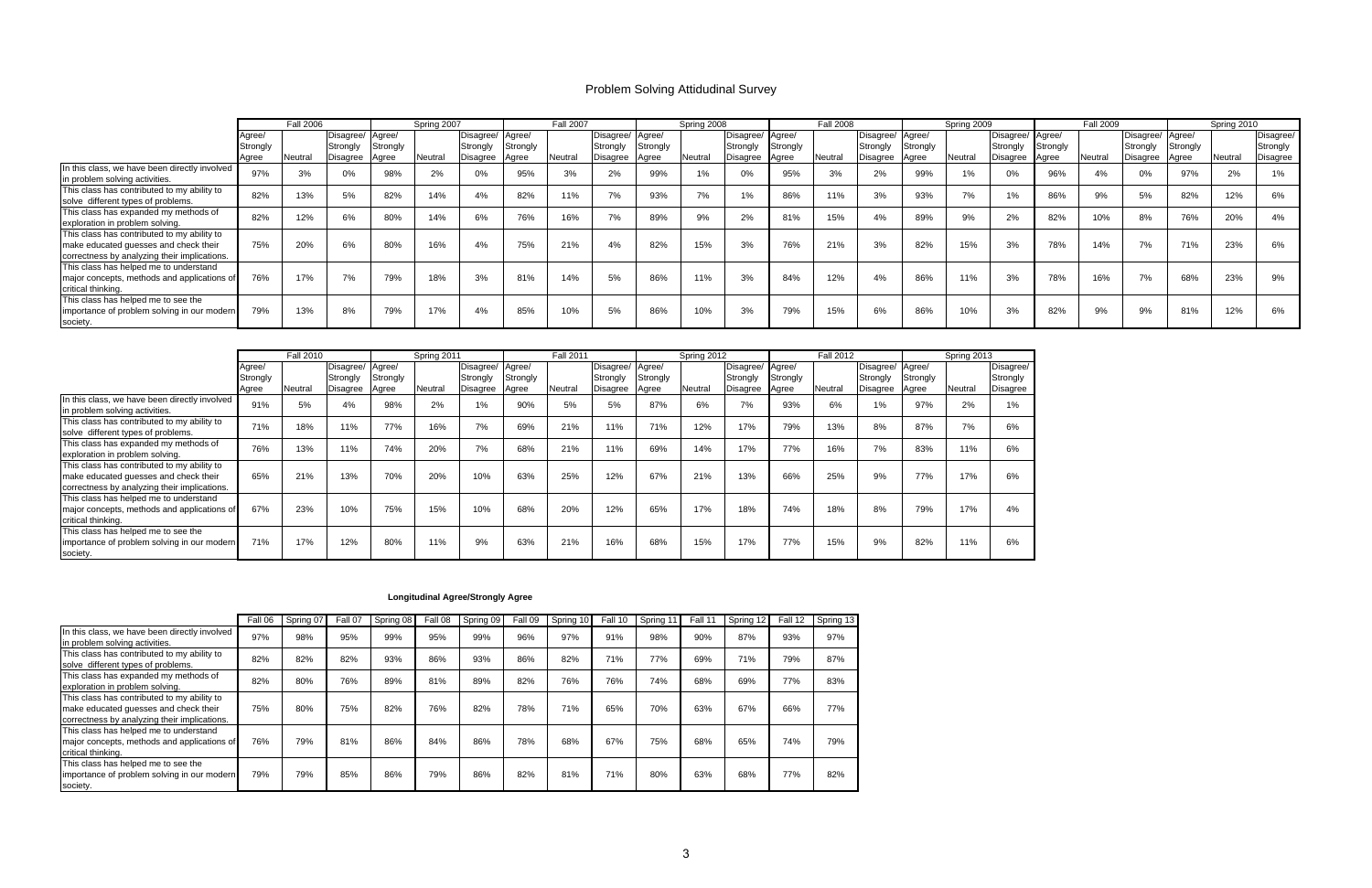### **GE Learning Outcomes Commentary**

## **GE Learning Data:**

Some of the variability in the data is based on the fact that initially there was some variability in the problems used to assess learning outcomes. This variability is most evident in the two calculus classes (MTH144 and MTH164).

In the last two years the department has been developing and testing a consistent set of questions to use to assess the learning outcomes. The questions were modified again in May of 2012 after completing the assessment on all the data from the 2011-12 academic year. We believe that we have a solid set of questions that will accurately assess student learning in the three key areas.

Over the last three years, the department has placed a greater emphasis on financial literacy in all of its GE courses and starting in the fall of 2012, outcome #1 was assessed using a financial literacy question in all GE mathematics courses.

We continue to make content and pedagogical shifts based on what is seen from both the GE learning data and the MTH303 attitudinal data. One of those shifts has been to increase the training in and use of Excel to solve problems in all classes.

#### MTH303 Attitudinal Data:

Looking at the attitudinal data it is clear that students affirm that the class is engaging them in solving problems.

In 2011-12 we tightened some of the requirements in the problem solving class. This includes asking all students to complete a budget for their first year after graduation (students in MTH303 are juniors and seniors). This change increased some of the work in the course including more detailed computations an expectation that each student would research their student loan and credit card debt. It appears that as the result of those increased expectations, there was a shortterm decline in attitudinal scores in 2011-12, however in 2012-13 the scores returned to historical norms.

Based on the learning data scores, this spring's group of students was weaker than some we have seen in the past and that may be linked with the lower scores in the attitudinal survey.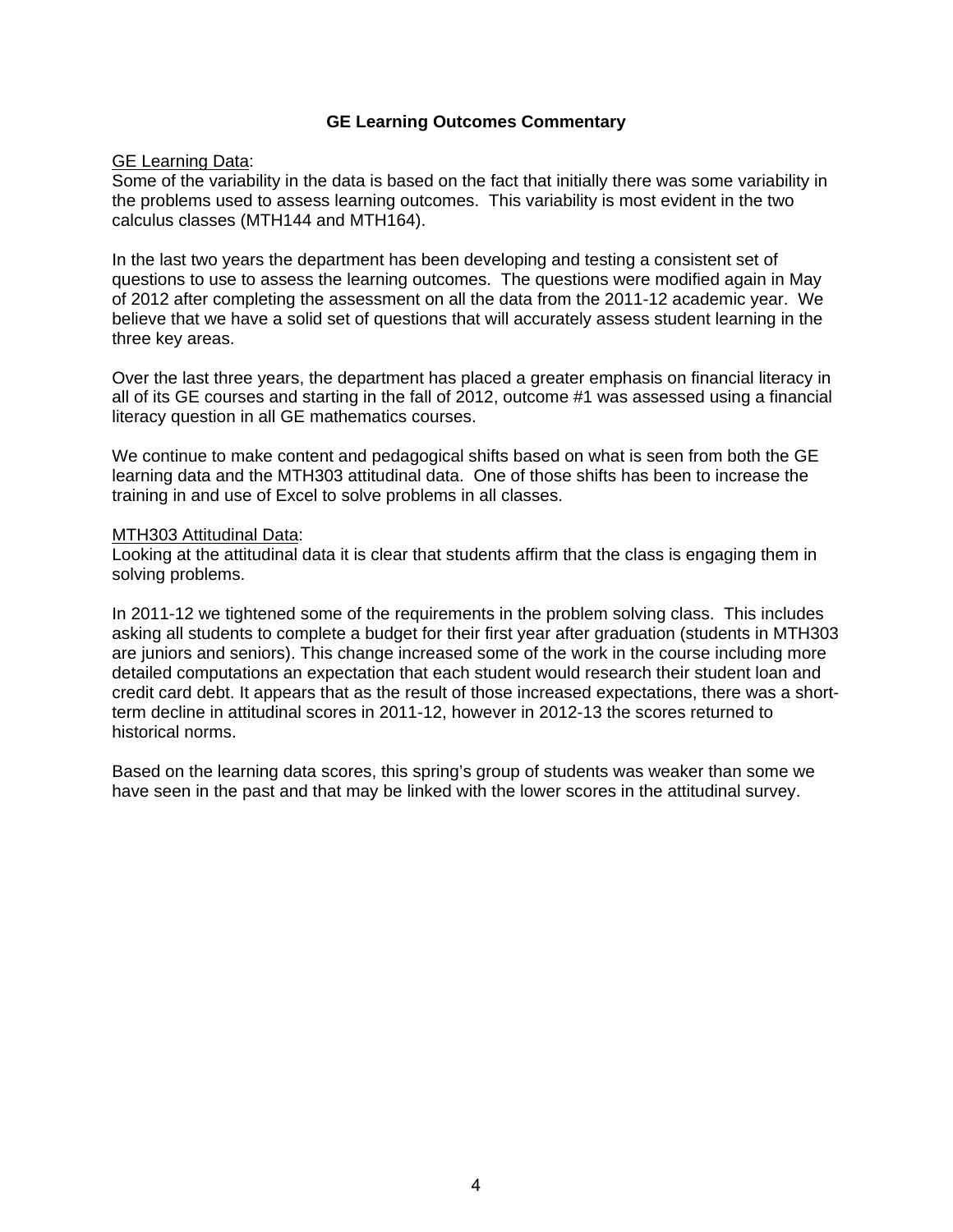## **Longitudinal Liberal Studies Scores 20‐Jan‐13**

# **MTH213**

|                  |                                                 | Students will be able to |                          |
|------------------|-------------------------------------------------|--------------------------|--------------------------|
|                  | Students will be able to demonstrate a facility |                          | Students will be able to |
|                  | demonstrate a facility                          | with operations on the   | apply concepts from      |
|                  | with operations on the                          | rational numbers (1b,    | number theory to solve   |
|                  | integers (1b, 1c).                              | 1c).                     | problems (1a, 1b, 1c).   |
| <b>Fall 2008</b> | 3.40                                            | 2.96                     | 3.16                     |
| <b>Fall 2009</b> | 3.96                                            | 3.67                     | 3.00                     |
| <b>Fall 2010</b> | 3.78                                            | 4.00                     | 3.66                     |
| <b>Fall 2011</b> | 3.07                                            | 3.61                     | 2.70                     |
| <b>Fall 2012</b> | 3.28                                            | 3.72                     | 2.93                     |

# **MTH223**

|             |                                                                       |                                            | Students will be able to |
|-------------|-----------------------------------------------------------------------|--------------------------------------------|--------------------------|
|             | Students will be able to Students will be able to distinguish between |                                            |                          |
|             | construct geometric                                                   | select and use the                         | the appropriate uses of  |
|             | figures using a compass appropriate units for                         |                                            | probability and          |
|             | and straight edge (1b,                                                | computing length, area statistics to solve |                          |
|             | $1c$ ).                                                               | and volume (1b, 1c).                       | problems (1a, 1b, 1c).   |
| Spring 2009 | 4.00                                                                  | 3.11                                       | 3.78                     |
| Spring 2010 | 2.32                                                                  | 3.25                                       | 3.86                     |
| Spring 2011 | 3.29                                                                  | 3.03                                       | 1.81                     |
| Srping 2012 | 2.78                                                                  | 2.50                                       | 2.30                     |

Note the problem in 2010 was not a construction but a description

#### **Scale Used:**

- **0** Unsatisfactory ‐ Completely Incorrect
- **1** Low Satisfactory ‐ Missed more than one key concept or step
- **2** Satisfactory ‐ Missed one key concept or step
- **3** High Satisfactory ‐ Made a minor error
- **4** Outstanding ‐ Completely correct

### **Criteria for Success: Average class score of 2.5 or higher for each problem**

#### **Comments:**

Students appear to need some additional instruction in the are of probability and statistics.